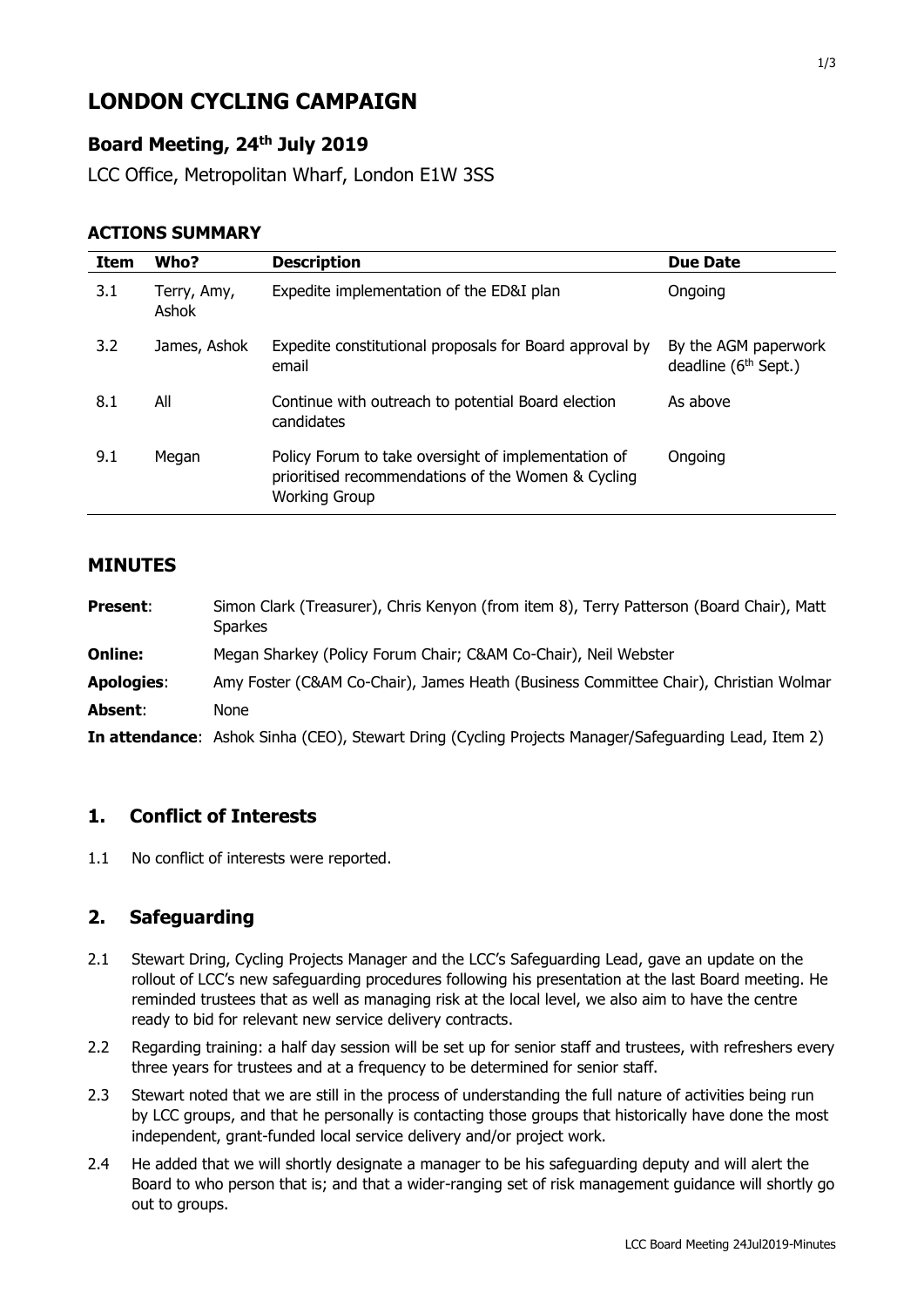2.5 The Board noted that governance questions arise when LCC groups lead and/or participate in local coalition-based work, and that staff are looking into this as part of the guidance above.

### **3.** Minutes of the 22<sup>nd</sup> May Meeting (previously approved by email): Actions **and Matters Arising**

3.1 It was noted that there were delays in moving forward the Equality, Diversity & Inclusion Plan and that this should be expedited.

**Action**: Terry, Amy and Ashok to convene the working group before the next Board and report back.

- 3.2 It was similarly noted that there were delays in moving forward the proposed constitutional changes and that this too should be expedited.
	- **Action**: James and Ashok to prepare the necessary paperwork for approval by email in time for inclusion in the AGM notices.

#### **4. Chair's Report**

4.1 There were no matters to report.

#### **5. Committee Chairs' Reports**

- 5.1 Report of the Co-Chairs of C&AM: to follow.
- 5.2 Report of the Chair of the Policy Forum: noted
- 5.3 Business Committee Chair's report: replaced by the audit paperwork.

## **6. Audit: Accounts & Narratives for 2018-2019**

- 6.1 The Treasurer, Simon Clark, introduced the accounts, narratives and Letter of Representation. He said that the charity had been a given a clean bill of health by the auditors, BDO, who did not feel the need to attend the Board (adding that he and staff had met the audit partner at the start of the process).
- 6.2 He said that the Business Committee is therefore recommending the approval of the accounts and narratives by the Board.
- 6.3 Regarding LCC groups: Simon added that the two LCC groups that had been visited this year were Southwark and Enfield, and that proper procedures appear to be in place a group level. He noted that a few minor matters relating to groups had been raised in the Management Letter and that staff will be addressing them direct with those concerned. He also noted that staff are currently investigating the restrictions attached to certain historic reserves; and that beyond that guidance will soon be sent to groups to help them spend unrestricted reserves that are above the level realistically needed. This guidance will be especially focussed on public outreach, capacity-building, and LCC's upcoming climate change campaign, and will be overseen by C&AM.
- 6.4 A number of items were addressed as follows:
	- **Reserves**: The Business Committee's proposal to increase the target reserve from £125k to £140k was agreed on the basis of the Simon's cash risk analysis paper.
	- **Going Concern**: in line with what is now required of trustees (i.e. on top of the statement of Going Concern in the accounts), the Board fomally confirmed its view the LCC remains a going concern.